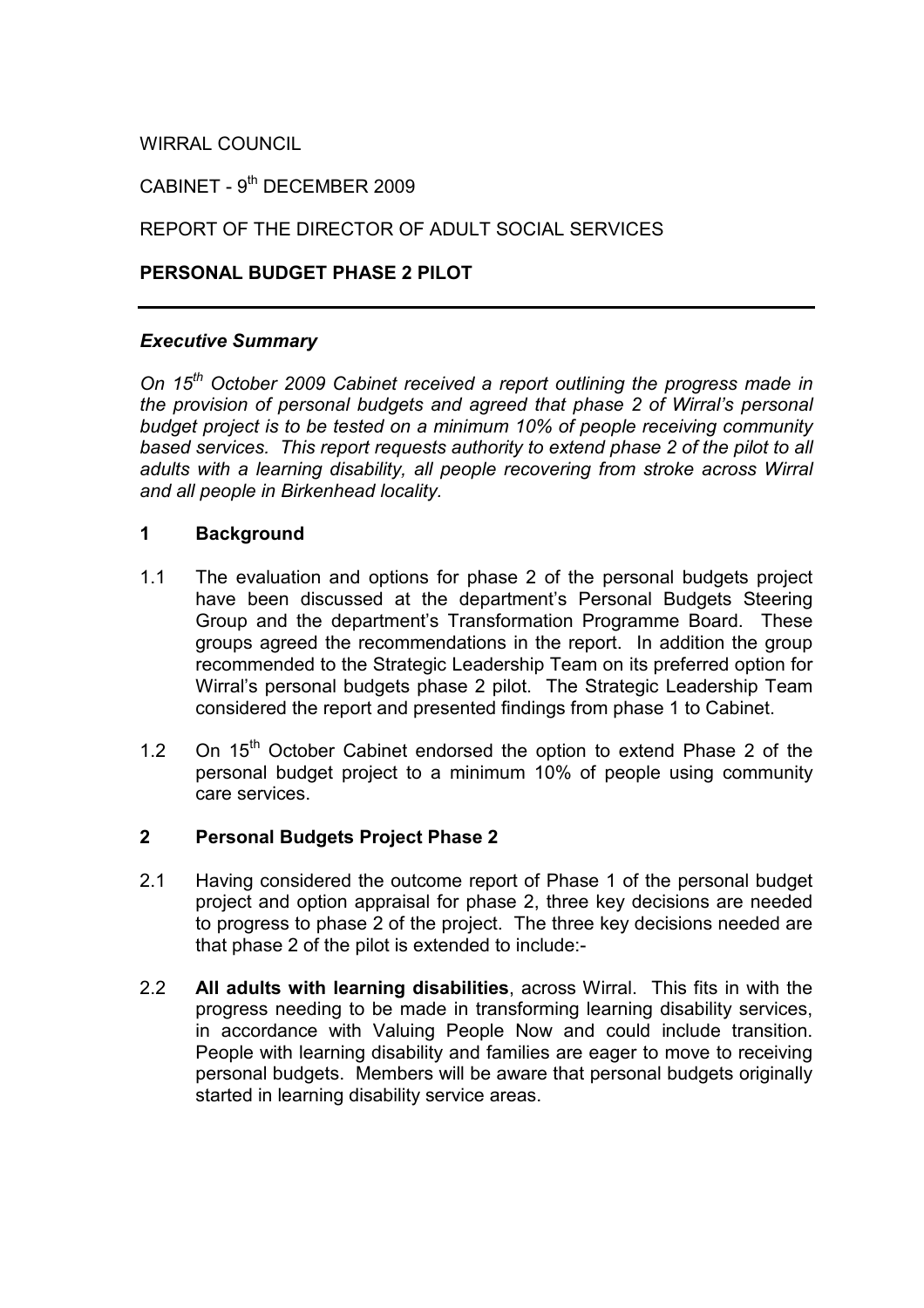- 2.3 All adults recovering from a Stroke across Wirral, this proposal builds on the exciting work being taken forward across Wirral, in Partnership with the Stroke Association, and builds on the development of the Stroke pathway. Cabinet will also be aware that NHS-Wirral have made a significant additional investment in Stroke services to include a 24 hour a day hospital service.
- 2.4 One locality area (Birkenhead). The merits of focussing phase 2 of the pilot on one locality area were assessed. The main advantages of this would ensure that:-
	- consistent approaches are undertaken by all staff in one locality. A lesson learnt from phase 1 was that staff faced challenges working with two systems; new processes and existing
	- new ways of working are applied to the entire customer journey not parts of it
	- new ways of working and processes will be a model which will then be applied across other localities
	- the department can work with Public Health and take forward an evaluation of the impact of personal budgets on the health and wellbeing of people
- 2.5 The merits of which locality were discussed and agreement reached that Birkenhead locality would benefit most from being the chosen locality to be included in phase 2. The main reasons being:-
	- Wallasey locality is already piloting integrated working through the Wirral Integrated Services Programme (WISP)
	- Bebington and West Wirral locality have newly appointed senior staff, who are together addressing a range of important matters and are not yet in a position to take forward the extra demands
	- Birkenhead locality has significant issues of deprivation and health inequalities and it was considered that work on implementing personal budgets earlier may have a greater impact for people in this locality
	- Birkenhead locality and adults with learning disability teams are located in the same building which assists in taking forward the design of new processes
	- Birkenhead locality and adults with learning disability teams are managed by the same principal manager which will assist with the cultural change process
- 2.6 It is important to recognise that by focussing on adults with learning disability, stroke and Birkenhead locality would not preclude others across the Borough accessing the pilot if they wish to do so.

## 3 Financial Implications

3.1 Indications from the pilot sites across the country evidenced that people who use services were making more efficient and effective use of their budget than may have been the case under current arrangements.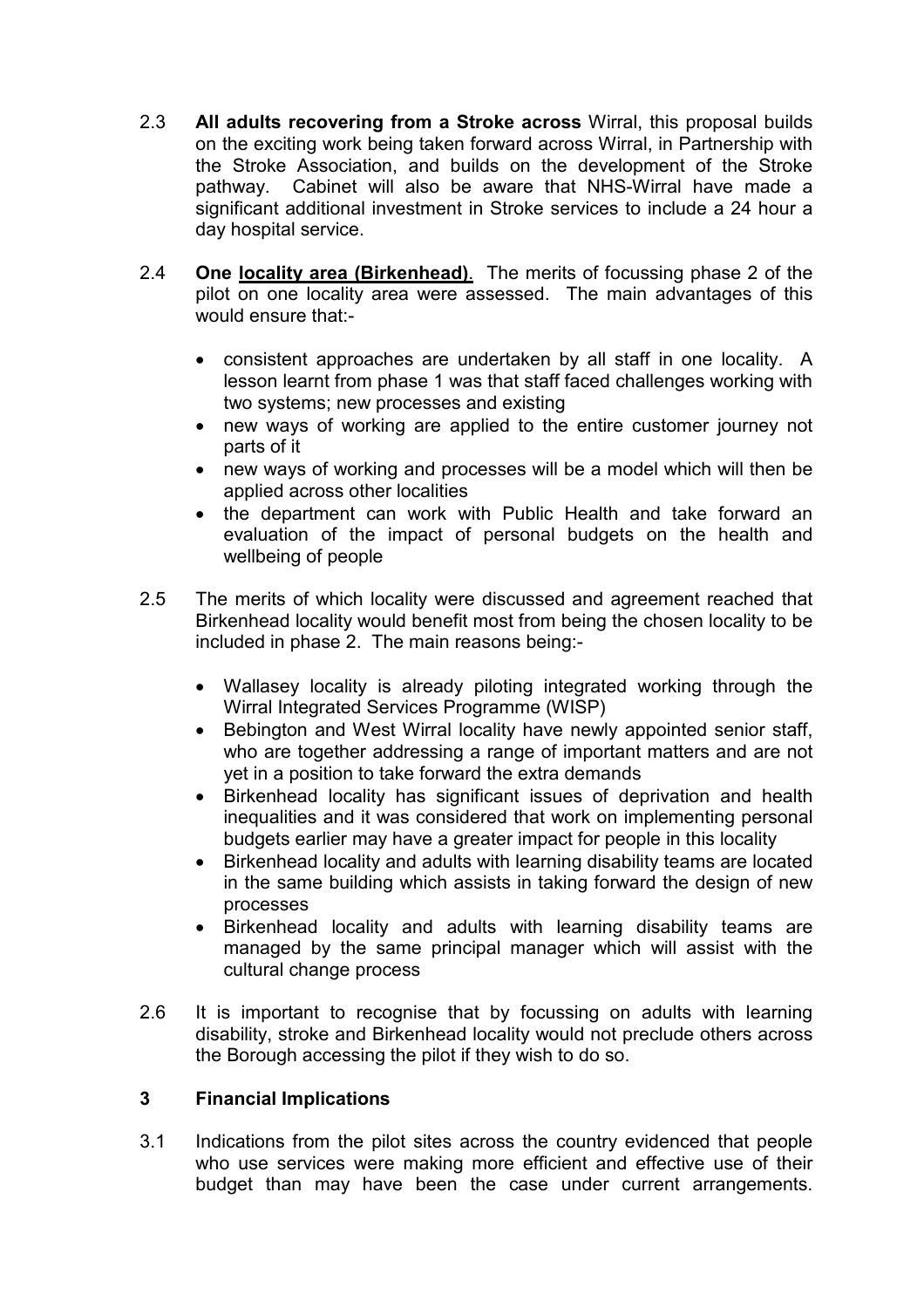However no significant increase or decrease of expenditure has been reported to date.

3.2 The development of a robust resource allocation system (RAS) needs to ensure that individual / personal budgets and self directed support will be delivered within the current funding envelope. There is a risk to the budget if the RAS allocates more resources than people currently use and fixed costs are not reduced as people make alternative support arrangements. Phase 2 of the pilot will test this and transitional arrangements will be put in place.

## 4 Staffing Implications

- 4.1 There will be an impact on the role and function for the social care workforce. Indications from the pilot show that heavy investment in staff is required to support them with adapting to this radical change. Regular monitoring of workloads and capacity will take place throughout phase 2.
- 4.2 During the pilot process there has been a focus on workforce development to enable those providing services to have access to resources to develop the skills, knowledge and ability to provide universal information, advice and advocacy services across sectors. The workforce will need to be remodelled so that less time is spent on traditional assessment and more time on support planning, brokerage and advocacy. Skills and roles will need to be developed so the workforce are comfortable to advise on decision making and managing risk and enabled to meet person centred needs through co-production and, where appropriate, integrated working arrangements.
- 4.3 A workforce strategy is being developed to support staff through this major transformational change in both health and social care and bring with this an awareness of the benefits and likely impact that personal budgets and self directed support will have on services and more specifically their role.
- 4.4 The department has developed an appropriate learning and development programme to support staff in these new ways of working. A training needs analysis will assist us in identifying training and support on the following areas: resource allocation system, support planning, support brokerage, training for providers, developing referral routes, process and pathways, guidance on practice, self directed assessment, positive risk taking, health and safety, links to safeguarding, consent, mental capacity act, risk enablement, ongoing monitoring of support plans, guidance on restrictions and parameters within support planning.
- 4.5 The department in partnership with Open University has successfully bid for Employer Learning, Development and Accreditation Solutions (ELDAS) funding to co-create a distance learning course around the personalisation agenda. The programme of learning and assessment (both academic and vocational) provides a unique opportunity for the department to make an active contribution to the development and delivery of a qualification that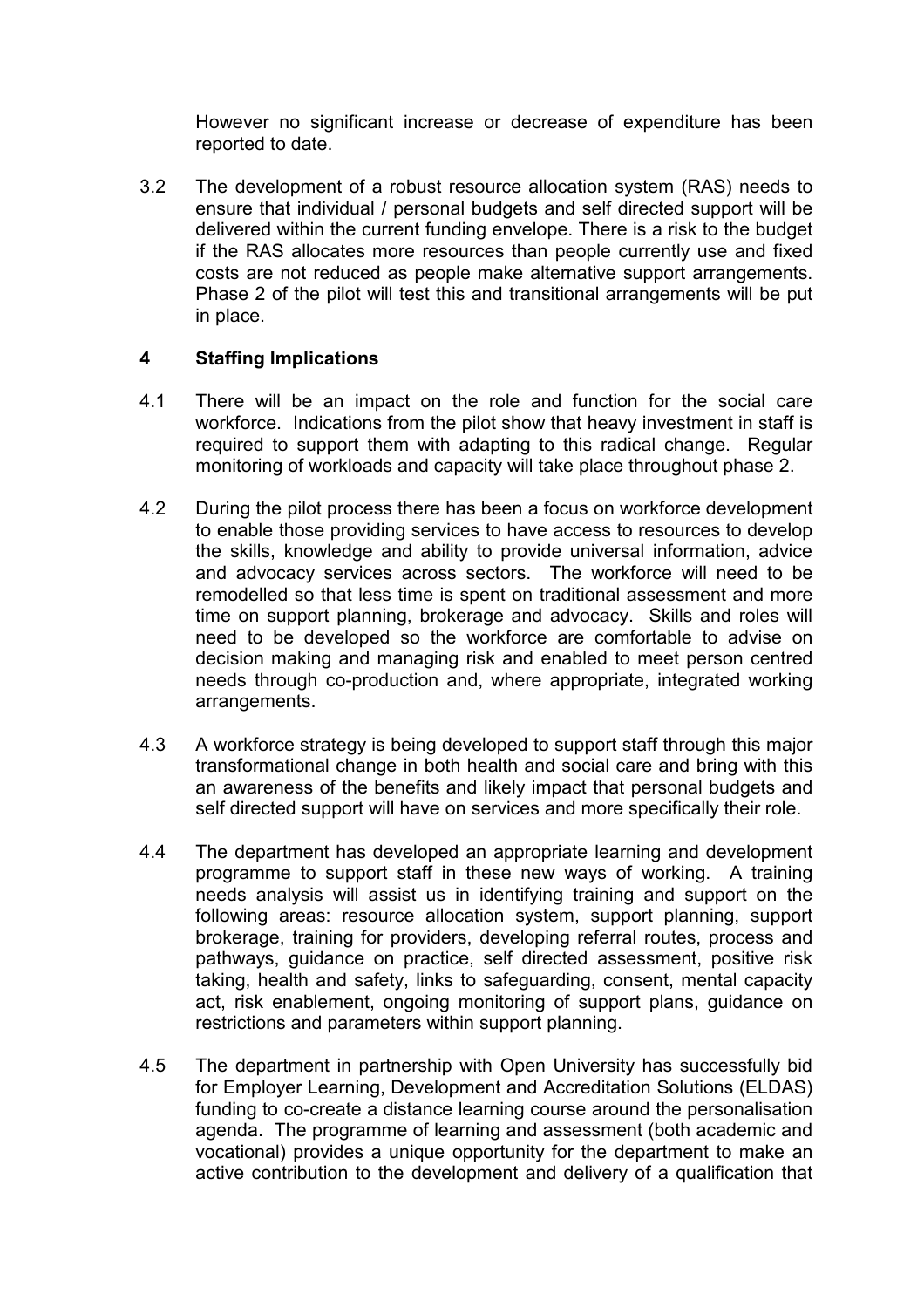leads to the continuing professional development of health and social care staff, provides one component of a post-graduate or post-qualifying award and credit rating/accreditation that sits on the Qualifications and Credit Framework.

# 5 Equal Opportunities Implications

5.1 This project has been and will continue to be subject to equality impact assessments to ensure that vulnerable people and those from minority groups are not adversely affected by the implementation of personal budgets and self directed support.

# 6 Community Safety Implications

6.1 Personal budgets and self directed support provides a more holistic approach to addressing an individual's need. By empowering individuals to take control of their support package it is likely that they will be able to identify more clearly issues which concern them about their own safety within the community. A process of managing risk is currently being developed.

# 7 Local Agenda 21 Implications

7.1 There are no Local Agenda 21 implications.

# 8 Planning Implications

8.1 There are no planning issues from this report.

## 9 Anti Poverty Implications

9.1 There are no direct anti poverty implications from this report.

## 10 Social Inclusion Implications

10.1 Personal budgets and self directed support enables people to be eligible for a range of funding streams and gives people greater control and choice over their support. In general, people benefiting from these developments are likely to be amongst the most socially excluded in society. As a result, people will have more active participation in their support arrangements and enhance their status with providers.

## 11 Local Member Support Implications

11.1 Personal budgets and self directed support has Wirral wide implications.

## 12 Background Papers

12.1 Department of Adult Social Services Personal Budget Steering Group report 'Personal Budgets Implementation Proposal', 16th December 2008.